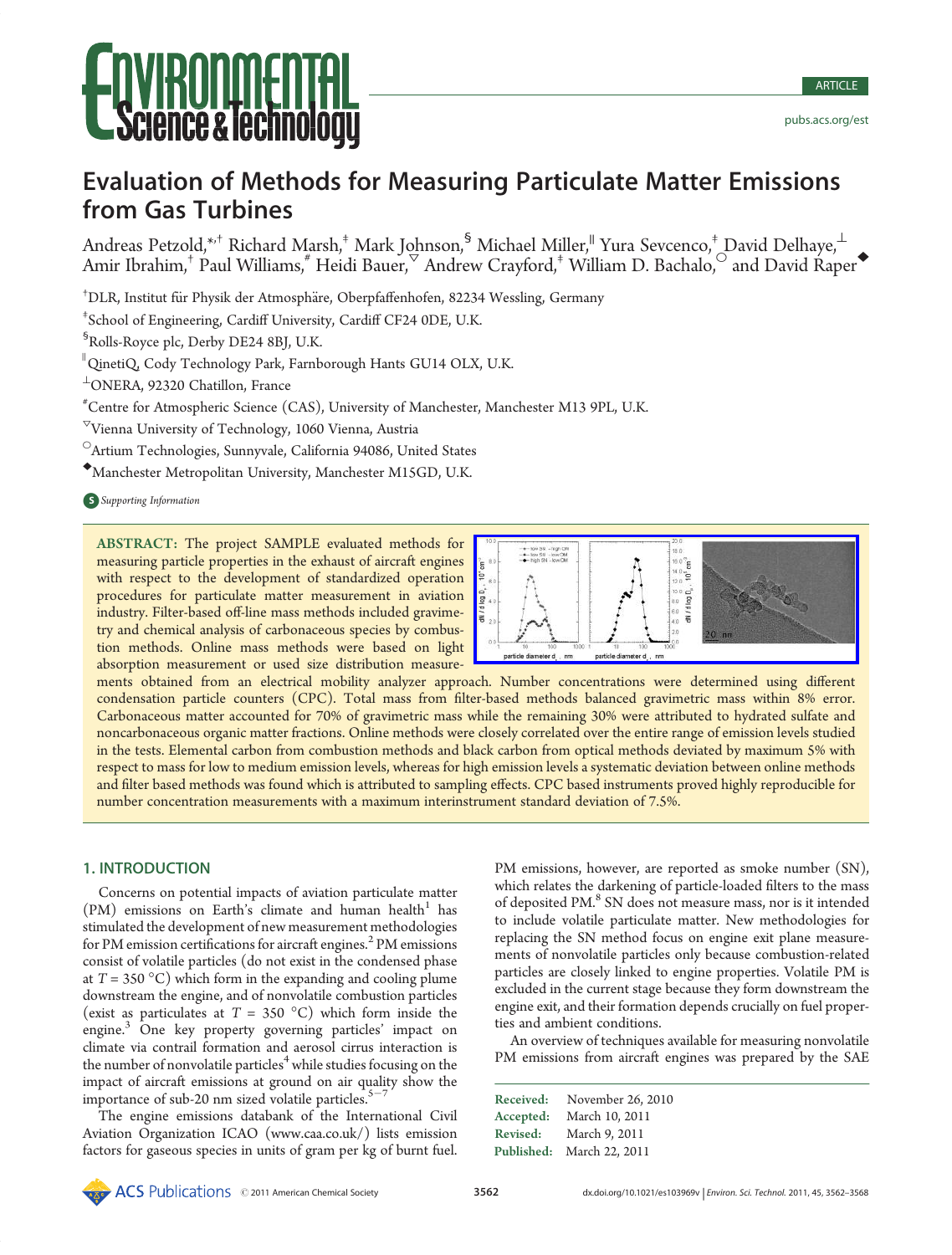E-31 Aircraft Exhaust Emissions Measurement Committee.<sup>2,9</sup> Building on this method review this committee prepares aerospace recommended practice (ARP) documents for future standardized measurement methods for nonvolatile PM. The key purpose of the study SAMPLE (sampling and measurement of aircraft particulate emissions) which is funded by the European Aviation Safety Agency (EASA) is to evaluate potential methods for gas turbine emission measurements and to provide information on instrument applicability and method characteristics under real-world conditions corresponding to engine certification measurements.<sup>10</sup>

# 2. EXPERIMENTAL APPROACH

2.1. Rig Description. Particle emissions were generated by a gas turbine engine simulator composed of a combustor and a unit to simulate a 3-shaft turbine section (so-called hot end simulator; HES). This particular assembly was developed and successfully applied during the EU project PARTEMIS.<sup>11</sup> The representativeness of HES PM emissions for aircraft gas turbine emissions was evaluated.<sup>12</sup> Here, the HES served as a robust source for simulated gas turbine exhaust PM. Aviation grade kerosene Jet A-1 with fuel sulfur content (FSC) of 0.030 wt-% (weight-%) was used.

The exhaust gas flow was transported through temperaturecontrolled pipes which were kept above  $160 °C$  on gas analysis lines and controlled at 70  $^{\circ}$ C on heated sections of PM sampling lines. The exhaust gas was pretreated in a hot dilution system for removing the majority of volatile PM. The hot dilution system was constructed of a DEKATI pressurized dilution air heater and ejector diluter (DI-1000) which was operated at 400 °C and diluted the sample by a factor of 10:1. The hot diluter was followed by a 9.525 mm (3/8 in.) line of 2655 mm length kept at 360 °C. At the downstream end of the heated line a Palas VKL 10-E stainless steel injection diluter was operated. The overall dilution ratio was on average 34.6  $\pm$  3.9, indicating a 1 $\sigma$ -variation of the average value of approximately 11%. Details of the HES set up and the sampling line set up are given in the Supporting Information (SI).

In total three operation conditions were selected. Condition 1  $(C1: low\, particles—low\, organic\,matter)$  represents the baseline condition with nominal particulates and organic matter loading. Condition 2 (C2: low particulates-high organic matter) represents a typical engine loading for low load operation of an aircraft waiting at the gate. Condition 3 (C3: high particulates-low organic matter) refers to a condition typical for high load in preparation of takeoff. The aim of selecting the three conditions was to provide measurable differences in the composition of the particulates emitted from the HES. Of particular interest was the difference in emissions for cases of varying organic matter (volatile, semivolatile and nonvolatile) and nonvolatile elemental carbon contributions to PM.

2.2. Measurement Methods. Nonvolatile PM mass methods are divided into three approaches: (i) gravimetric methods which measure total particulate mass (TM); (ii) carbon burnoff methods which measure total carbon (TC), organic carbon (OC), and elemental carbon (EC); (iii) optically based methods which are sensitive to the light absorbing black carbon (BC) fraction of PM, making them decidedly appropriate for measuring nonvolatile combustion particles because nonvolatile carbon and light-absorbing carbon are closely linked. Table S1 of the SI compiles the list of applied PM methods and instruments. The uncertainty values stated

in the following refer to errors of the analysis method, but do not include sampling errors.

Gravimetry uses glass fiber filters (Whatman GF/C) for exhaust particle sampling that show a filtration efficiency of >99% in the size range 10 nm <  $d_p$  < 500 nm relevant for PM emitted from gas turbines. Sampled PM is analyzed gravimetrically by weighing the filter before and after loading. The gravimetric methodology was based upon techniques described in ref 13. Prior to weighting, the samples were gently heated, removed from the oven, placed in a desiccator, and left in there to cool to room temperature. This method was adopted to avoid as much as possible any water and gaseous compounds being absorbed by the filter matrix during sampling. Prior to any measurements on filter samples a known mass was weighed 10 times to exercise the balance and determine confidence limits. Known errors associated with this technique are about  $\pm 10\%$ .

Filter samples for 2-step combustion (2-SC) were collected on preconditioned quartz fiber filters (47 mm  $\varnothing$ , Pallflex-Tissue quartz, Pall Life Sciences). During sampling the flow through the filters was fixed by a critical orifice providing a constant volumetric flow rate of  $10.7-11.0$  L min<sup>-1</sup>. 2-step combustion<sup>14</sup> without HCl fumigation analyses the carbon content of PM in a two-step combustion process where OC is removed at 340  $^{\circ}$ C in pure O<sub>2</sub>. The remaining carbon, defined as EC, is then determined as  $CO<sub>2</sub>$ evolving at 1000 °C (TC error 8%; EC, OC error 20%<sup>15</sup>). Total carbon (TC) is measured from the same sample in a separate singlecombustion step at 1000  $^{\circ}$ C in O<sub>2</sub> while OC is obtained from TC-EC. Besides carbon, organic matter (OM) contains also oxygen and hydrogen which can be approximated by  $OM \cong 1.20 \times$ OC for fuels with an O/C ratio of less than 1.0 wt-%.<sup>16</sup> For the carbonaceous fraction of PM, OC is the appropriate property, whereas OM has to be considered if total mass is targeted.

Aerosol absorption photometry analyzes the modification of filter optical properties as transmittance or reflectance caused by the light-absorbing particles deposited on the filter. The principal measure of any absorption photometer is the aerosol absorption coefficient  $\sigma_{\text{ap}}$ , given in units of m<sup>-1</sup>. The conversion of an absorption coefficient into a BC mass concentration requires the assumption of a mass-specific absorption cross-section,  $B_{BC}$ . Multi-angle absorption photometry (MAAP) is an improved version of absorption photometers which uses a multi angle absorption photometer approach combined with a radiation transfer  $\text{code}^{17}$  to analyze the modification of radiation fields in the forward and back hemispheres of a glass-fiber filter caused by deposited particles. The THERMO model 5012 MAAP uses  $B_{\text{BC}} = 6.6 \text{ m}^2 \text{g}^{-1}$  at  $\lambda = 630 \text{ nm}$  which was determined from calibration studies.<sup>17</sup> This value is in accordance with  $B_{BC} = 7.5$  $m^2g^{-1}$  at 550 nm proposed for fresh BC.<sup>18</sup> The standard deviation of the error in BC mass concentration is  $12\%$ .<sup>17</sup> In terms of reproducibility the standard deviation is 3%.<sup>19</sup>

Laser-induced incandescence (LII) measures the thermal emission (incandescent light) from particles heated by a pulsed laser to temperatures in the  $2500-4500$  K range.<sup>20</sup> Similar to absorption photometry, LII is highly selective for BC only and cannot be used for measuring TM. LII data is converted from the volume fraction to mass concentration by applying the particle material density for EC of 1900 kg m<sup> $-3.20$ </sup> In terms of bias, it . depends on the knowledge of the absorption function, as does the MAAP. In terms of reproducibility, the standard deviation is 3% as measured by operating two instruments in parallel.

PM emitted from a gas turbine is composed of elemental carbon, organic matter and inorganic species like sulfate  $(SO<sub>4</sub>)$ .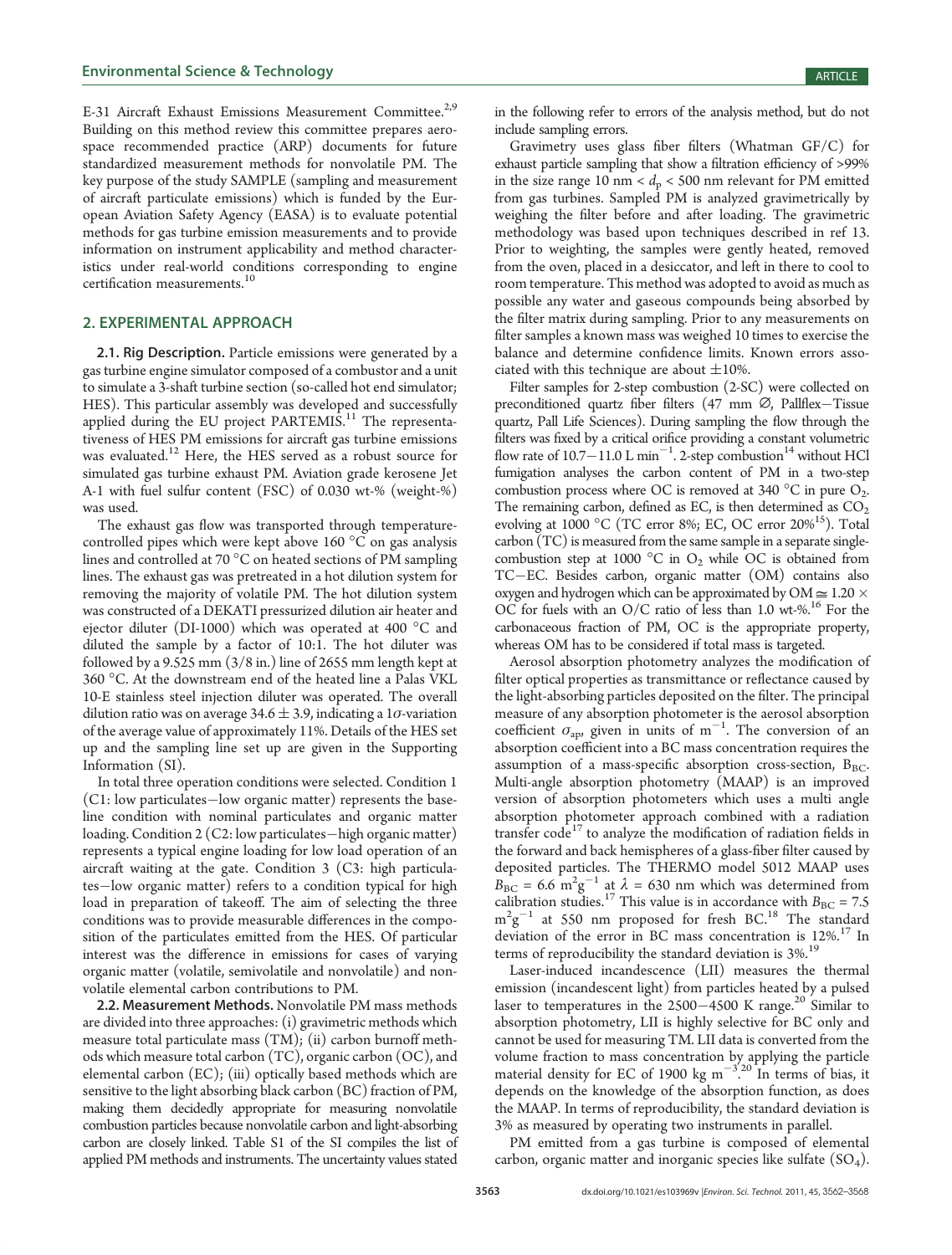Besides gravimetry, the sum of chemical components offers an alternative for total mass determination. The selected approach follows version 3 of the First Order Approximation (FOA3) for estimating particulate matter emissions from certified commercial aircraft engines.<sup>21</sup> The contributing species are determined directly like EC, estimated from measurement data like OM, or estimated from fuel properties like sulfur-containing compounds. The sulfate content of TM originates from the fuel sulfur which is converted to particulate sulfate with an average efficiency  $\varepsilon$  = 2.4wt-%.<sup>3,21</sup> With FSC = 0.030wt-% (0.30 g  $\text{kg}^{-1}$ ) for the fuel burned, the sulfate emission index  $EI<sub>SO4</sub>$  in g per kg of fuel burn is

$$
EI_{SO4} = FSC \times \varepsilon \times \frac{MW_{SO4}}{MW_S}
$$
 (1)

with molecular weights MW<sub>species</sub> of respective species. The core flow  $Q_{\text{core}}$  of air through the aircraft engine combustor in  $m<sup>3</sup>$  per kg of fuel burn is required to calculate the exhaust mass concentration of sulfate from the respective emission index. The value of  $Q_{\text{core}}$  is calculated from the combustor air-to-fuel ratio AFR by <sup>21</sup>

$$
Q_{core} = 0.776 \times AFR + 0.877 \tag{2}
$$

This approximation matches the experimental conditions within  $\pm 10$ %, see SI.

As is known from the gravimetric analysis of particle samples from diesel engines,<sup>22</sup> sulfate exists in its hydrated form as  $(H<sub>2</sub>SO<sub>4</sub>·4.5H<sub>2</sub>O)$  for conditions applicable to gravimetry. This fraction of sulfate-associated water has to be considered in the assessment of the sum of the chemical components. Combining all contributions, the mass concentration of hydrated sulfate in the exhaust flow is

$$
H_2SO_4 \cdot 4.5H_2O = FSC \times \varepsilon \times \frac{MW_{H2SO4}}{MW_S} \times \frac{1}{Q_{core}} \times \left[1 + \frac{4.5MW_{H2O}}{MW_{H2SO4}}\right]
$$
(3)

Finally, total particulate matter is calculated from the sum of single components as

$$
TM_{SUM} = OM + EC + H_2SO_4 \cdot 4.5H_2O \tag{4}
$$

The overall error of this approximation method is estimated as 22% based on 8% uncertainty for the TC determination and on 20% uncertainty for the estimation of hydrated sulfate. The latter value is based on the fact that adding or subtracting one  $H_2O$ molecule leads to a variation in hydrated sulfate mass by  $\pm 10\%$ .

Number concentrations in the exhaust gas were measured by three different models of condensation particle counters (CPC). The applied instruments differed significantly in the minimum detectable particle diameter  $d_{p, min}$ . Two of the CPC instruments are manufactured by TSI Incorporated, Shoreview, MN, (TSI model 3760,  $d_{\rm p, min} = 14 \text{ nm}$ ; TSI model 3010,  $d_{\rm p, min} = 10 \text{ nm}$ ), one CPC is produced by GRIMM Aerosol Technik, Germany (GRIMM model 5.400,  $d_{p, min} = 5$  nm). Similar instruments were tested for their applicability to measuring automotive engine exhaust PM.<sup>23</sup> Since the CPC based instruments cannot distinguish between volatile and nonvolatile particles, volatile particle removal requires thermal pretreatment of the sample as described in Section 2.1 and in the SI.

Particle size distributions were measured by means of electrical mobility spectrometers.<sup>24</sup> Two different models were applied:



≳

 $\overline{2}$ 100

 $\overline{0}$ 

t<sub>0</sub>



 $-c2$ 

(2nd axis)

 $20 -$ 8

 $\overline{5}$  $\frac{1}{2}$  15 -

 $dN/d \log d_{_{\scriptscriptstyle D}}$ ,  $10 -$ 

 $5 -$ 

 $_0$ 

 $\Omega$ 

DMS500 manufactured by CAMBUSTION, UK, and TSI model 3090 EEPS, manufactured by TSI Inc. Differential mobility spectrometers separate charged particles according to their electrical mobility. They are widely used in the measurement of diesel engine emissions<sup>25</sup> and aircraft engine emissions.<sup>5</sup> The mobility diameter was measured with compensation made for the number of charges as suggested in the data processing respective to the DMS500 and the EEPS. The maximum size of particles detectable by a DMS500 is 1  $\mu$ m in diameter.

The electrical aerosol detector  $EAD^{26}$  reports a measurement of total particle length which corresponds to the sum of all particle diameters present in the probed volume. The method employs diffusion charging of aerosol particles and their subsequent detection by a sensitive electrometer. This diffusion charging produces a nearly linear relationship between particle diffusion diameter and the number of unit charges acquired by particles in the 10 nm<sup>-1</sup>  $\mu$ m size range.<sup>27,28</sup> Normalizing the EAD signal to the total particle number concentration measured by a CPC may provide another potential method for measuring an average particle size.<sup>27,28</sup>

2.3. Data Reduction. For Condition 1, two tests (Run 1, Run 2) were performed, whereas for Condition 2 and Condition 3, single tests were conducted. Respective runs lasted 03 h 40 min  $(C1-R1)$ , 02 h 20 min  $(C1-R2)$ , 06 h  $(C2)$ , and 02 h 30 min  $(C3)$ . The following numbers of filter samples were analyzed: C1-R1: three samples each for gravimetry and 2-step combustion; C1- R2: one sample each for gravimetry and 2-step combustion; C2: three samples for gravimetry, 5 samples for 2-step combustion; C3: three samples for gravimetry, 11 samples for 2-step combustion. Since the online instruments operate on different time resolutions, the data reduction was adjusted such that DMS500 and MAAP provided average data for respective filter sampling times while LII and EEPS provided data averaged over the entire condition run times. Data from CPC instruments were converted from 1 Hz to 15 s averages because this time resolution was met by all applied online instruments.

# 3. RESULTS

The exhaust aerosol is characterized by a trimodal size distribution. The number size distribution (Figure 1a) is dominated by one mode centered at  $14-15$  nm and a second mode centered at  $47-59$  nm. For the volume size distribution (Figure 1b) the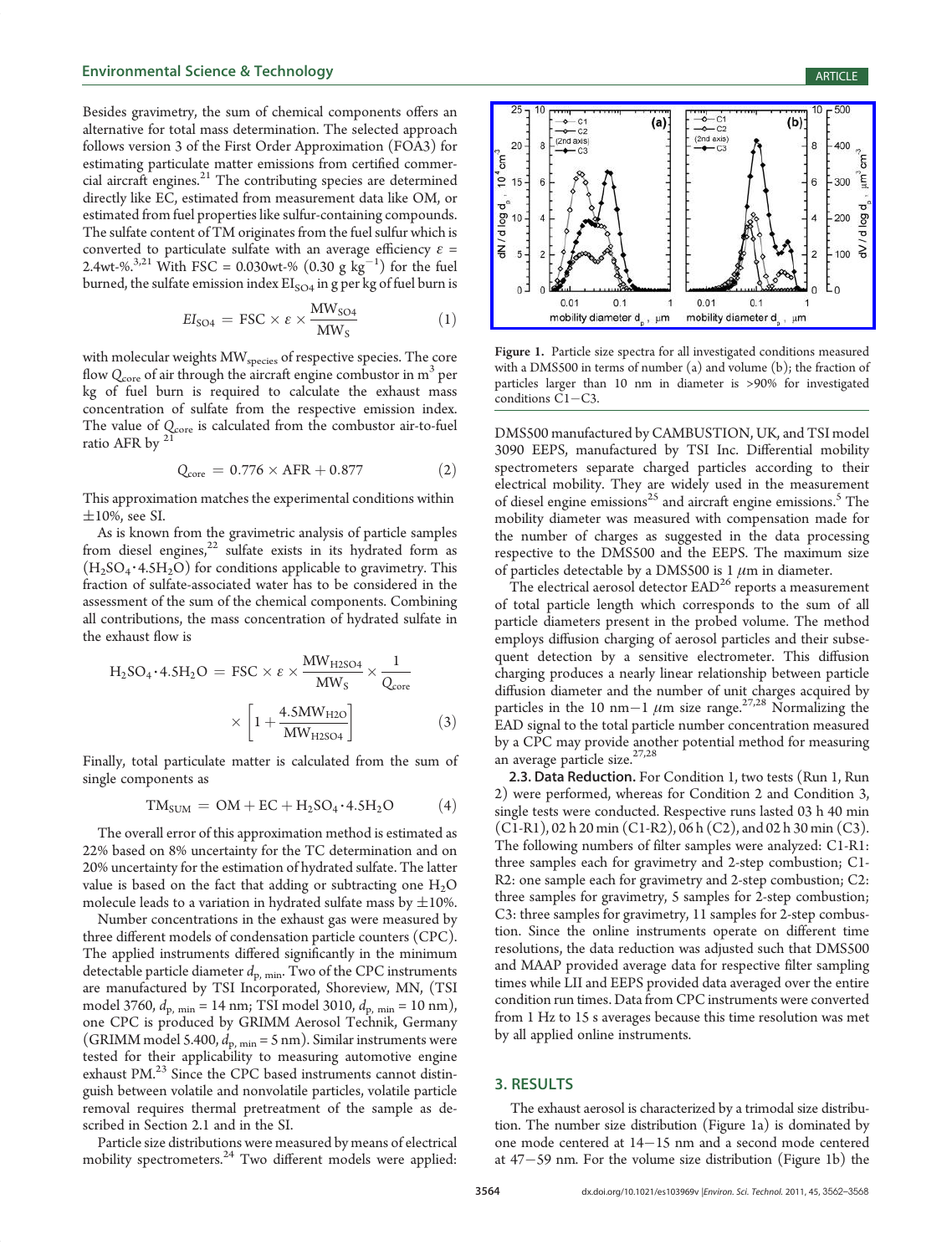

Figure 2. Condition-averaged mass concentration data for respective methods as a function of gravimetric values. Dashed lines indicate 1:1-relationship; error bars refer to 1- $\sigma$  of the average (STP = 273.15 K, 1013.25 hPa).

sub-20 nm mode is negligible, whereas a third mode centered at <sup>320</sup>420 nm contributes significantly. The size of emitted particles depends on operation conditions with particles being largest for high smoke conditions and being smallest for low smoke-low OM conditions. The chemical composition of the emitted PM is characterized by variable OC and EC fractions depending as well on the operation condition. The EC fraction of TC varies from 54% at condition C2 with high OM emissions to 91% at condition C3 with high smoke emissions, see also Table S2 of the SI and ref 10.

Mass measures are defined as follows:  $\rm TM_{GRAV}$  = total mass from gravimetry,  $TM_{SUM} =$  total mass calculated from the sum of chemical components by eq 4,  $TM<sub>MOB</sub> = total mass calculated$ from mobility spectra (DMS500, EEPS) assuming spherical particle shape and an effective particle density of 1000 kg  $m^{-3}$ for particles being composed of variable fractions of organic matter and elemental carbon. All mass-based methods are evaluated against the reference gravimetry TM<sub>GRAV</sub>. Additionally, MAAP and LII are evaluated against 2-step combustion (EC) because they separate the light-absorbing carbonaceous fraction (BC) from TM. Data of two identical CPC are correlated for assessing the uncertainty in the measured data depending on instrument performance like variations in instrument flow and lower detection diameters. LII measures concentration directly and is independent of flow rate variations. The minimum detectable concentration for LII is approximately 1  $\mu$ g m<sup>-3</sup> but no known lower limit on particle size.

3.1. Mass-Based Techniques. Figure 2 compiles the mass concentrations obtained from the applied methods in relation to TMGRAV as reference method; numerical data are listed in Table S2 of the SI. Systematic trends are obvious: Mass closure between gravimetric mass and mass calculated from the sum of chemical components is achieved with TM<sub>SUM</sub> =  $(1.07 \pm 0.10)$  × TM<sub>GRAV</sub> (Figure 2a). Neglecting adsorbed H<sub>2</sub>O results in  $\text{TM}_{\text{SUM-dry}}$  = (0.92  $\pm$  0.06)  $\times$  TM<sub>GRAV</sub>. TC is closely correlated



Figure 3. Intercomparison of mass-sensitive online methods; (a) mass concentrations measured by MAAP and LII for black carbon (BC) and DMS500 for total mass (TM) compared to elemental carbon (EC) from 2-step combustion representing filter-based methods; (b) TM (DMS500) and BC(LII) compared to BC(MAAP). Data from condition 3 (C3) are marked.

to TM<sub>GRAV</sub>, but with a significant offset attributed to noncarbonaceous inorganic compounds (Figure 2b). Total mass calculated from size distributions underestimates total mass by >35% on average (Figure 2c). EC from 2-step combustion (Figure 2b) and optical methods sensitive to light-absorbing BC (Figure 2d) are weakly correlated to TM<sub>GRAV</sub> while close correlation is found between EC and BC.

The correlation between online methods MAAP, LII, and DMS500 and EC as a proxy for filter-based methods is shown in Figure 3. Close agreement is found between BC from absorption photometry (MAAP) and EC for conditions C1 and C2 with  $BC_{MARP} = (1.08 \pm 0.16) \times EC$ . For condition C3 with the highest mass concentration values, all online methods deviate significantly but consistently from filter-based off-line methods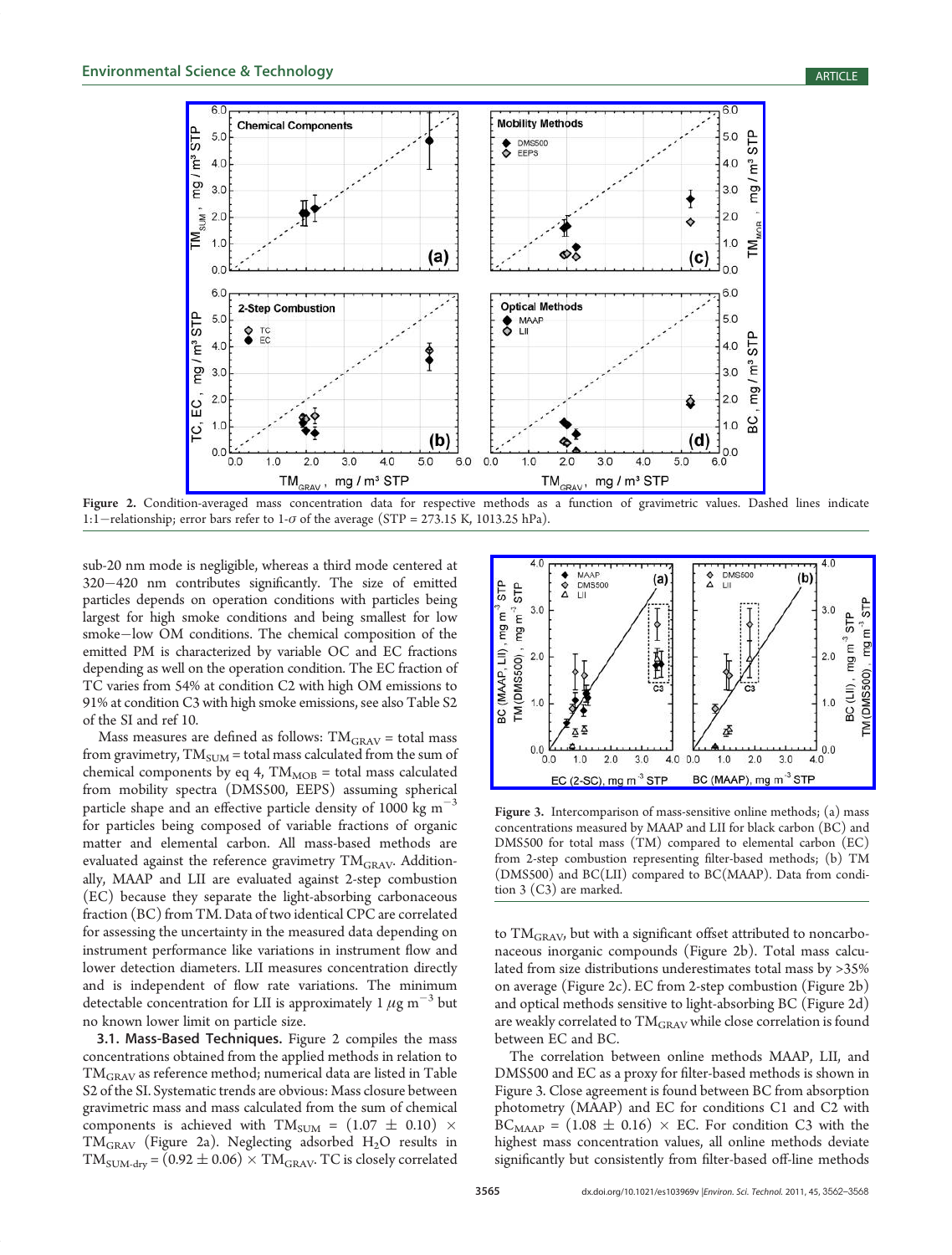Table 1. Average Number Concentrations Measured by the Different Cpc Systems and the DMS500 in the Raw Exhaust Gas; Data Presented As Number Concentration Values Given as  $10^7$  cm<sup>3</sup> STP and as Results of a Linear Regression Analysis of Two Identical CPC Operated in Parallel

|                                         | TSI 3760A $d_{\text{p. min}} \approx 14 \text{ nm}$ | TSI 3010 $d_{\text{p. min}} \approx 10 \text{ nm}$ | GRIMM 5.400 $d_{\text{p. min}} \approx 5 \text{ nm}$ | DMS500 $d_{\text{p. min}} \cong 5 \text{ nm}$ |
|-----------------------------------------|-----------------------------------------------------|----------------------------------------------------|------------------------------------------------------|-----------------------------------------------|
| condition C1, R1                        | 0.96                                                | 0.99                                               | 1.22                                                 | N/A                                           |
| condition C1, R2                        | 1.32                                                | 1.39                                               | 1.60                                                 | 2.17                                          |
| condition C2, sequence 1                | 2.79                                                | 2.91                                               | 3.61                                                 | 3.40                                          |
| condition C2, sequence 2                | 1.8                                                 | 2.07                                               | 2.58                                                 | N/A                                           |
| condition C <sub>3</sub>                | 1.86                                                | 1.89                                               | 2.14                                                 | 1.92                                          |
| Linear regression slope m               | $0.920 \pm 0.001$                                   | $1.060 \pm 0.001$                                  | $1.011 \pm 0.002$                                    | $0.929 \pm 0.007$                             |
| correlation coefficient $r^2$           | 0.996                                               | 0.990                                              | 0.891                                                | 0.988                                         |
| ratio instrument no. 1/instrument no. 2 | $0.925 \pm 0.077$                                   | $1.044 \pm 0.087$                                  | $1.013 \pm 0.036$                                    | $0.82 - 1.43$                                 |



Figure 4. Correlation of two identical instruments (a) of CPC type GRIMM 5.400 and (b) of DMS500; (c) correlation of EAD type TSI 3070A and CPC GRIMM 5.400 for conditions  $C1-C3$  separately.

(Figure 3a), whereas online methods are well correlated over the entire operation range (Figure 3b). Total mass from mobility data correlate well with BC from the MAAP with  $TM_{MOB}$  =  $(-0.29 \pm 0.27) + (1.64 \pm 0.05) \times BC_{\text{MAAP}}$  ( $r^2 = 0.99$ ; 99% significance). Higher  $\text{TM}_{\text{MOB}}$  values compared to BC reflect the fact that size distributions contain also OC which is not detected by light-absorption methods. For the LII instrument, data are again correlated to  $BC_{MAAP}$ , but showing a significant negative bias. This bias requires further investigation.

Observed deviations of online and off-line methods for Condition C3 with the highest combustor load and resulting high sample flow and high mass concentration values are considered a sampling artifact. A detailed analysis of the LII signal (see SI) indicates the random occurrence of giant particles of 10  $\mu$ m in diameter and larger. These particles affect both gravimetry and EC/OC analysis in the same way, but they are not sampled by online methods due to upper cutoff sizes in the inlet (DMS500), due to the fact that they occur only randomly (LII), or related to the fact that they do not contribute homogeneously to the filter loading of the MAAP.

For filter-based methods, reproducibility was taken from methods evaluations; see Section 2.2. Reproducibility of online optical methods LII and MAAP was not investigated but taken from separate studies conducted outside of SAMPLE. Reproducibility of the MAAP method was tested during an instrument intercomparison workshop yielding a relative standard deviation of 3% from the average  $(1-\sigma)$ .<sup>19</sup> Comparative measurements for identical Artium LII-200 instruments were performed, investigating BC concentrations produced from a kerosene burner. There was a 1:1 correlation with less than 2% deviation for the majority of the data over the measured range of concentrations from less than 0.1 mg m<sup>-3</sup> to over 10 mg m<sup>-3,29</sup> .

3.1. Number-Based Methods. Three different models of CPC were operated in parallel in order to provide instrument intercomparison data. Results for the number-based instruments for the different conditions are compiled in Table 1. In addition, total number concentration of particles was derived from the DMS500. According to the different instrument  $d_{\rm p, min}$ , number concentrations appear in the order  $N(DMSS00) \cong N(GRIMM)$ 5.400) > N(TSI 3010) > N(TSI 3760A). Condition C2 was split into two sequences with different particle number concentrations.

Prior to each measurement the instrument bias of each CPC was tested with filtered air yielding number concentrations  $\leq$  2.0 cm<sup>-3</sup>. Additionally, the maximum response function of all deployed CPC was tested applying an aerosol with  $d_p > 30$  nm by connecting diffusion screen separators<sup>30</sup> upstream of the CPC. Obtained number concentrations for individual CPC instruments deviated by maximum 7% from the value averaged over all instruments. Differences between CPC are thus be attributed entirely to differences in  $d_{\rm p, min}$ .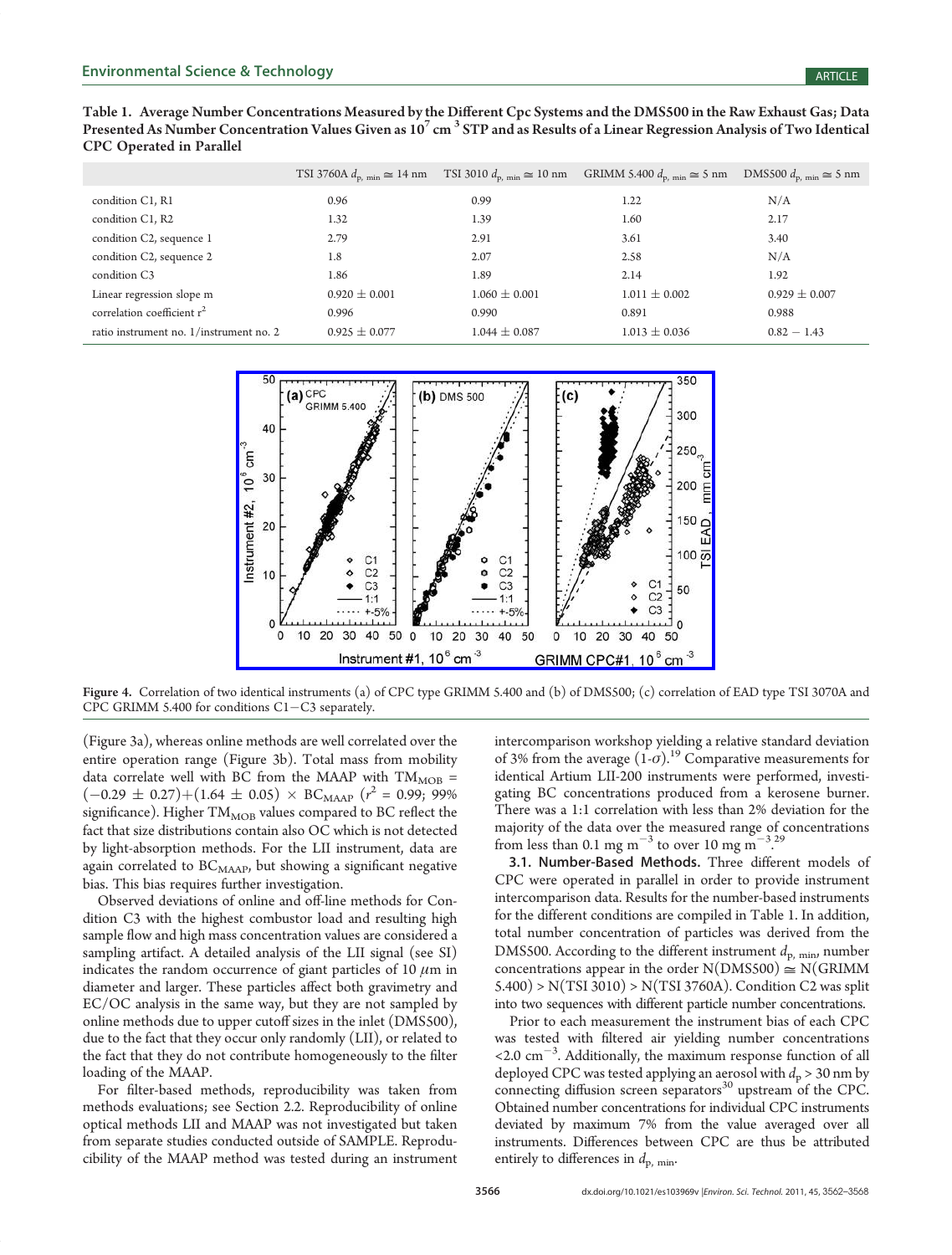| Table 2. Size Distribution Measurements Performed As Repetitive Measurements Using Two DMS500 Instruments (See Given |  |
|----------------------------------------------------------------------------------------------------------------------|--|
| Serial No.), or Determined from the Ratio of EAD vs. CPC Which Is Providing a Measure of Average Size                |  |

| <b>DMS500</b>            |            |      |            |            |            |                     |       |
|--------------------------|------------|------|------------|------------|------------|---------------------|-------|
|                          | 1st mode   |      | 2nd mode   |            | serial no. | EAD/CPC GRIMM 5.400 |       |
|                          | $CMD$ (nm) | GSD  | $CMD$ (nm) | <b>GSD</b> |            | ratio $(nm)$        |       |
| condition C1             | 15.7       | 1.53 | 51.6       | 1.39       | M44        | $7.4 \pm 0.3$       | 0.733 |
|                          | 15.8       | 1.54 | 50.0       | 1.41       | M45        |                     |       |
| condition C <sub>2</sub> | 15.1       | 1.53 | 46.6       | 1.30       | M44        | $5.6 \pm 0.2$       | 0.880 |
|                          | 14.1       | 1.54 | 46.9       | 1.32       | M44        |                     |       |
| condition C <sub>3</sub> | 17.4       | 1.5  | 58.5       | 1.45       | M44        | $11.5 \pm 0.06$     | 0.263 |

Figure 4 shows the scatter plots for CPC model GRIMM 5.400 (Figure 4a) and for the DMS500 (Figure 4b). All instruments based on the CPC technique show excellent reproducibility with a standard deviation of less than 5% in accordance with literature,<sup>23</sup> with the exception of the TSI model 3060A which deviates by 7.5%.<sup>10</sup> No effect of operation conditions or the organic content of PM is observed. The DMS500 instruments are also well correlated with an overall slope of the linear regression line of 0.93. In contrast to CPC based instruments, the average ratio between the two instruments shows a substantially larger scatter and varies from 0.84 to 1.43 for different operation conditions.

3.3. Size-Based Methods. The data analysis of the differential mobility spectrometer is summarized in Table 2. Compiled are the count median diameter (CMD) and the geometric standard deviation (GSD) for two modes dominating number size distributions. These properties are defined on the basis of a bimodal log-normal size distribution. The reproducibility of particle size measurements is also shown in Table 2. Performing measurements in the same sampling line with two types of the DMS500 instruments yields relative standard deviations of measured CMD values of <4%.

The data from EAD and CPC are also highly correlated; see Figure 4c. The ratio of EAD to CPC which has the unit of an average particle diameter shows similar trends with condition as the CMD of the second mode of the mobility size spectrum. However, in accordance with ref 27 this method is not able to produce reliable particle size data, see Table 2 for details.

## 4. DISCUSSION

The consistent data set collected in SAMPLE from off-line and online mass-based methods permits an assessment of investigated methods with respect to their application for PM measurement in gas turbine exhaust. The focus on nonvolatile PM is in line with current understanding of particulate matter impacts on climate as well as on human health.

We achieved mass closure with the sum of key chemical components balancing total mass within 10% deviation from gravimetry data. Carbonaceous matter makes up the largest fraction of PM mass with light-absorbing BC corresponding closely to nonvolatile EC. From that, robust light absorption measurement methods are potential candidates for online techniques sensitive to nonvolatile PM. Among those MAAP shows close agreement with EC while LII data indicate a systematic underestimation of BC compared to MAAP or EC from 2-step combustion. Total mass inferred from size distributions require major assumptions concerning particle shape and effective

density for data inversion. Being aware of decreasing emission levels for future aircraft engines, methods of sufficient sensitivity at acceptable sampling times have to be considered. This requirement is met by the online methods tested here while gravimetry with sampling times of up to 45 min is ruled out.

Major discrepancies between online and off-line methods at high power condition are most likely related to sampling artifacts. These sampling issues are associated with the presence of supermicrometer-sized soot agglomerates which are suspected to originate from combustor surfaces including the spray nozzle, or from sample line abrasion. The use of a PM 1.0 cyclone or impactor prior to the filter sampling locations for eliminating these large agglomerates, will be studied in the next phase of SAMPLE in order to reduce sampling artifacts caused by large soot agglomerates.

CPC instruments proved highly robust tools for measuring aerosol number concentrations, characterized by a method precision of less than 7.5%. Dilution of sample gas prior to the measurement is required. Absolute number concentrations given by different condensation particle counter models require careful consideration of the minimum detection diameter, defined for 50% detection efficiency. Indirect methods for the measurement of particle number concentrations as differential mobility spectrometry (DMS500, EEPS) are also capable of providing particle number concentration values, but direct methods like CPC are preferred because of much smaller scatter in data.

We recommend the measurement of nonvolatile particle number concentration by CPC-based methods with prior agreement on the instrument  $d_{p, min}$  and the application of a volatile particle remover based on the hot dilution principle. Reproducibility with a standard deviation of less than 5% can be achieved. The method for measuring particle mass requires prior agreement of the measurand. For this particular source type, light absorbing BC and chemically inert and nonvolatile (for  $T =$ 350 °C) EC are almost equivalent. Potential techniques are optical-based methods for light-absorbing BC, and carbon burnoff methods for EC. Gravimetry as the only traceable method seems not appropriate because modern aircraft engines with low particle mass emissions require very long sampling times.

# **ASSOCIATED CONTENT**

**6** Supporting Information. Additional information on instrumentation, hot end simulator, gas sample distribution system, dilution systems, evaluation of FOA3 for HES, mass measurement data, and supermicron particulates. This material is available free of charge via the Internet at http://pubs.acs.org.